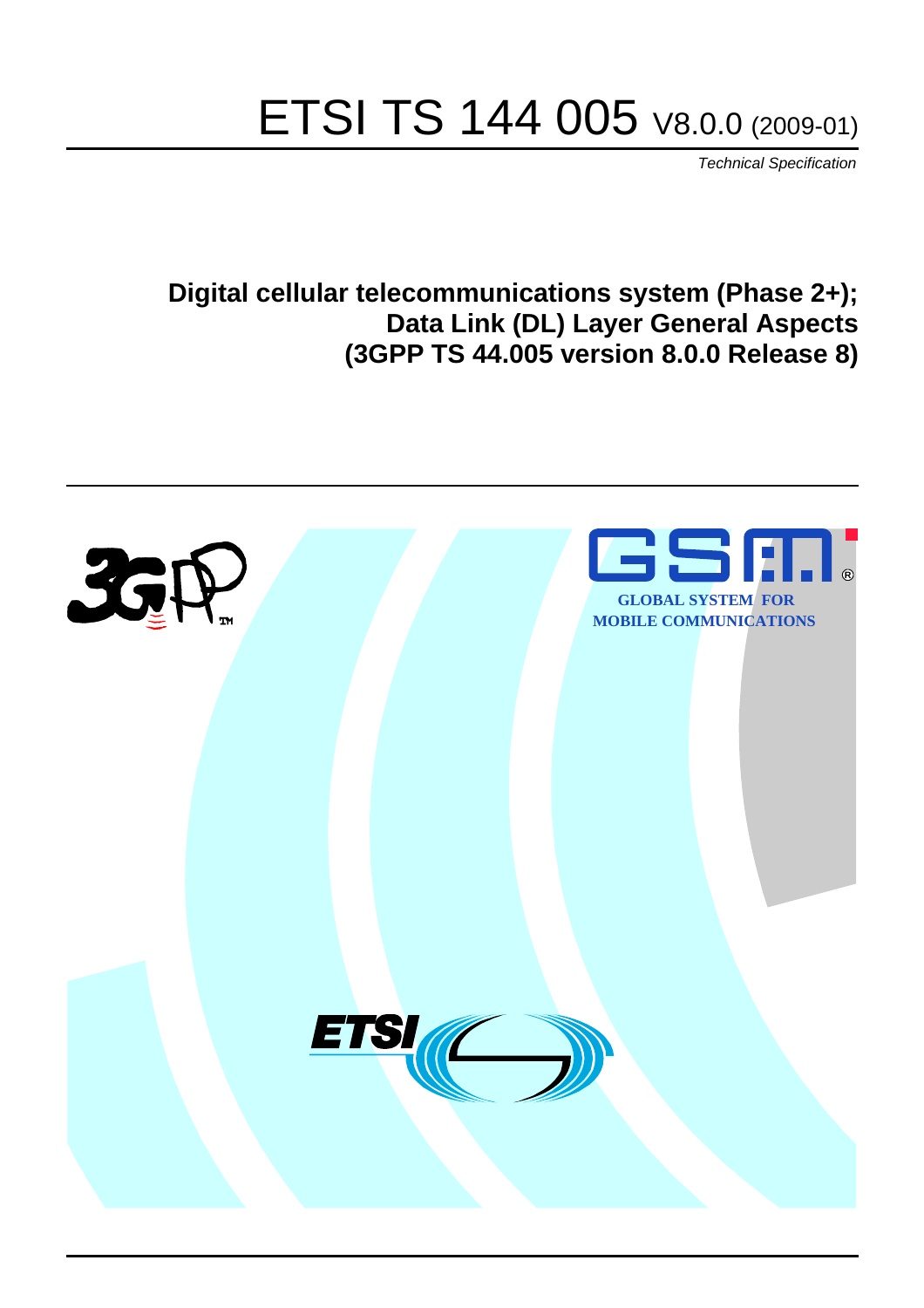Reference RTS/TSGG-0244005v800

> Keywords GSM

#### *ETSI*

#### 650 Route des Lucioles F-06921 Sophia Antipolis Cedex - FRANCE

Tel.: +33 4 92 94 42 00 Fax: +33 4 93 65 47 16

Siret N° 348 623 562 00017 - NAF 742 C Association à but non lucratif enregistrée à la Sous-Préfecture de Grasse (06) N° 7803/88

#### *Important notice*

Individual copies of the present document can be downloaded from: [http://www.etsi.org](http://www.etsi.org/)

The present document may be made available in more than one electronic version or in print. In any case of existing or perceived difference in contents between such versions, the reference version is the Portable Document Format (PDF). In case of dispute, the reference shall be the printing on ETSI printers of the PDF version kept on a specific network drive within ETSI Secretariat.

Users of the present document should be aware that the document may be subject to revision or change of status. Information on the current status of this and other ETSI documents is available at <http://portal.etsi.org/tb/status/status.asp>

If you find errors in the present document, please send your comment to one of the following services: [http://portal.etsi.org/chaircor/ETSI\\_support.asp](http://portal.etsi.org/chaircor/ETSI_support.asp)

#### *Copyright Notification*

No part may be reproduced except as authorized by written permission. The copyright and the foregoing restriction extend to reproduction in all media.

> © European Telecommunications Standards Institute 2009. All rights reserved.

**DECT**TM, **PLUGTESTS**TM, **UMTS**TM, **TIPHON**TM, the TIPHON logo and the ETSI logo are Trade Marks of ETSI registered for the benefit of its Members.

**3GPP**TM is a Trade Mark of ETSI registered for the benefit of its Members and of the 3GPP Organizational Partners. **LTE**™ is a Trade Mark of ETSI currently being registered

for the benefit of its Members and of the 3GPP Organizational Partners.

**GSM**® and the GSM logo are Trade Marks registered and owned by the GSM Association.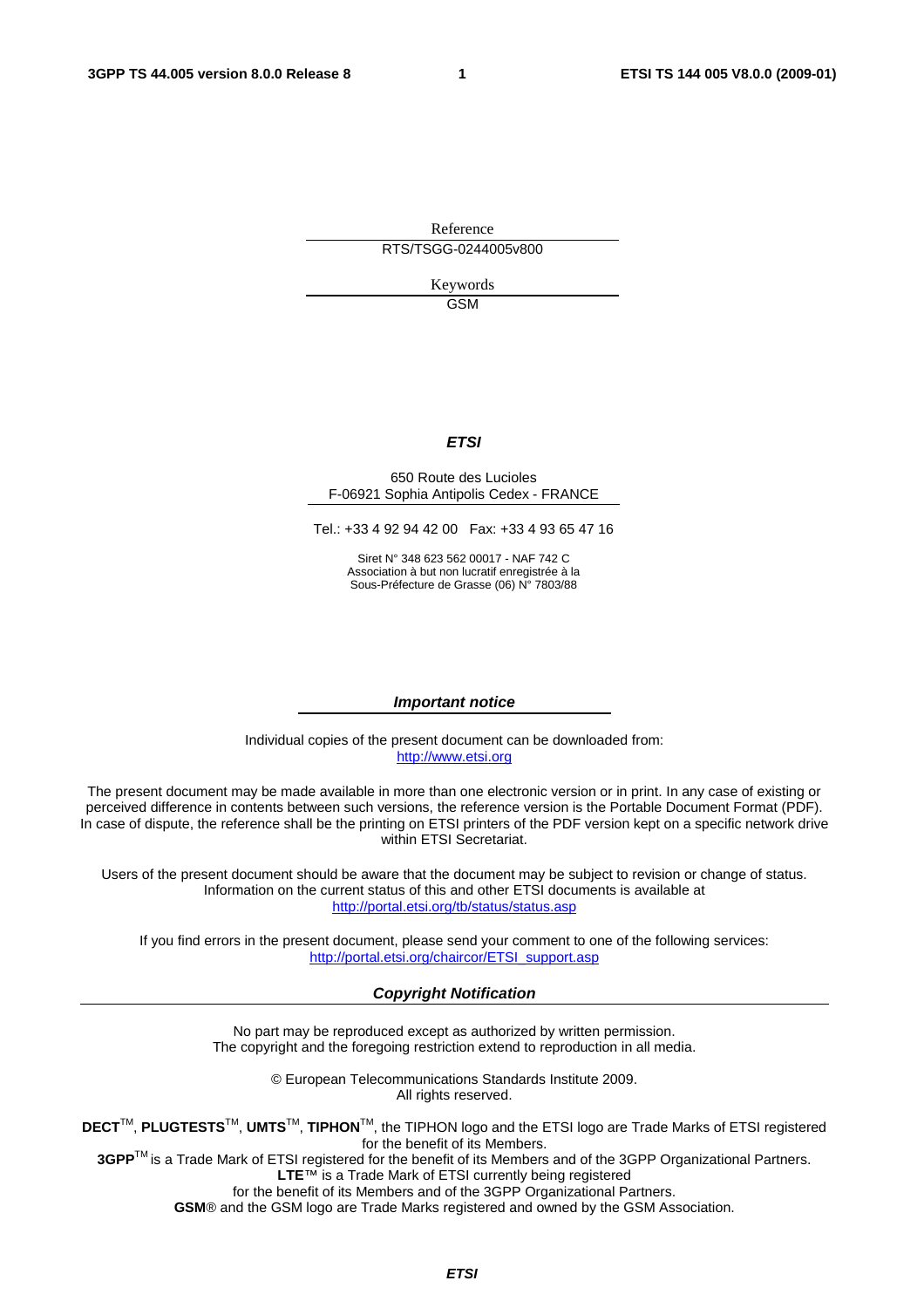# Intellectual Property Rights

IPRs essential or potentially essential to the present document may have been declared to ETSI. The information pertaining to these essential IPRs, if any, is publicly available for **ETSI members and non-members**, and can be found in ETSI SR 000 314: *"Intellectual Property Rights (IPRs); Essential, or potentially Essential, IPRs notified to ETSI in respect of ETSI standards"*, which is available from the ETSI Secretariat. Latest updates are available on the ETSI Web server ([http://webapp.etsi.org/IPR/home.asp\)](http://webapp.etsi.org/IPR/home.asp).

Pursuant to the ETSI IPR Policy, no investigation, including IPR searches, has been carried out by ETSI. No guarantee can be given as to the existence of other IPRs not referenced in ETSI SR 000 314 (or the updates on the ETSI Web server) which are, or may be, or may become, essential to the present document.

# Foreword

This Technical Specification (TS) has been produced by ETSI 3rd Generation Partnership Project (3GPP).

The present document may refer to technical specifications or reports using their 3GPP identities, UMTS identities or GSM identities. These should be interpreted as being references to the corresponding ETSI deliverables.

The cross reference between GSM, UMTS, 3GPP and ETSI identities can be found under [http://webapp.etsi.org/key/queryform.asp.](http://webapp.etsi.org/key/queryform.asp)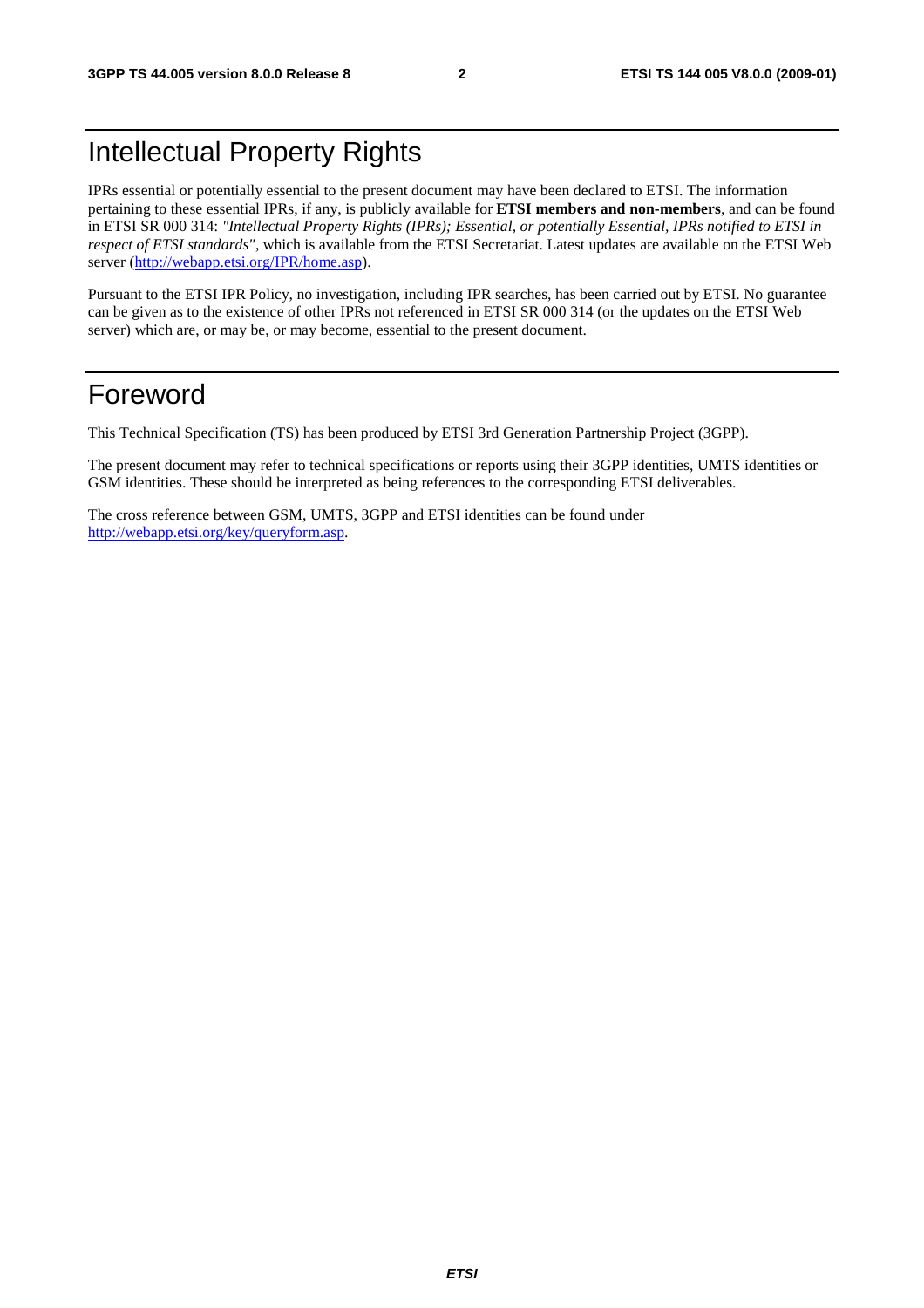$\mathbf{3}$ 

# Contents

| 1                                                                                                                               |  |  |  |  |  |
|---------------------------------------------------------------------------------------------------------------------------------|--|--|--|--|--|
| 2                                                                                                                               |  |  |  |  |  |
| 2a                                                                                                                              |  |  |  |  |  |
| 3<br>3.1<br>3.2<br>3.3<br>3.4                                                                                                   |  |  |  |  |  |
| 3.4.1<br>3.4.2<br>3.4.3<br>3.5                                                                                                  |  |  |  |  |  |
| 4<br>4.1<br>4.2<br>4.2.1<br>4.2.2<br>4.2.3<br>4.2.4<br>4.2.5<br>4.2.6<br>4.3<br>4.4<br>4.4.1<br>4.4.2<br>5<br>5.1<br>5.2<br>5.3 |  |  |  |  |  |
| 5.4<br>5.5                                                                                                                      |  |  |  |  |  |
| 6<br>6.1<br>6.2<br>6.2.1<br>6.2.2                                                                                               |  |  |  |  |  |
|                                                                                                                                 |  |  |  |  |  |
|                                                                                                                                 |  |  |  |  |  |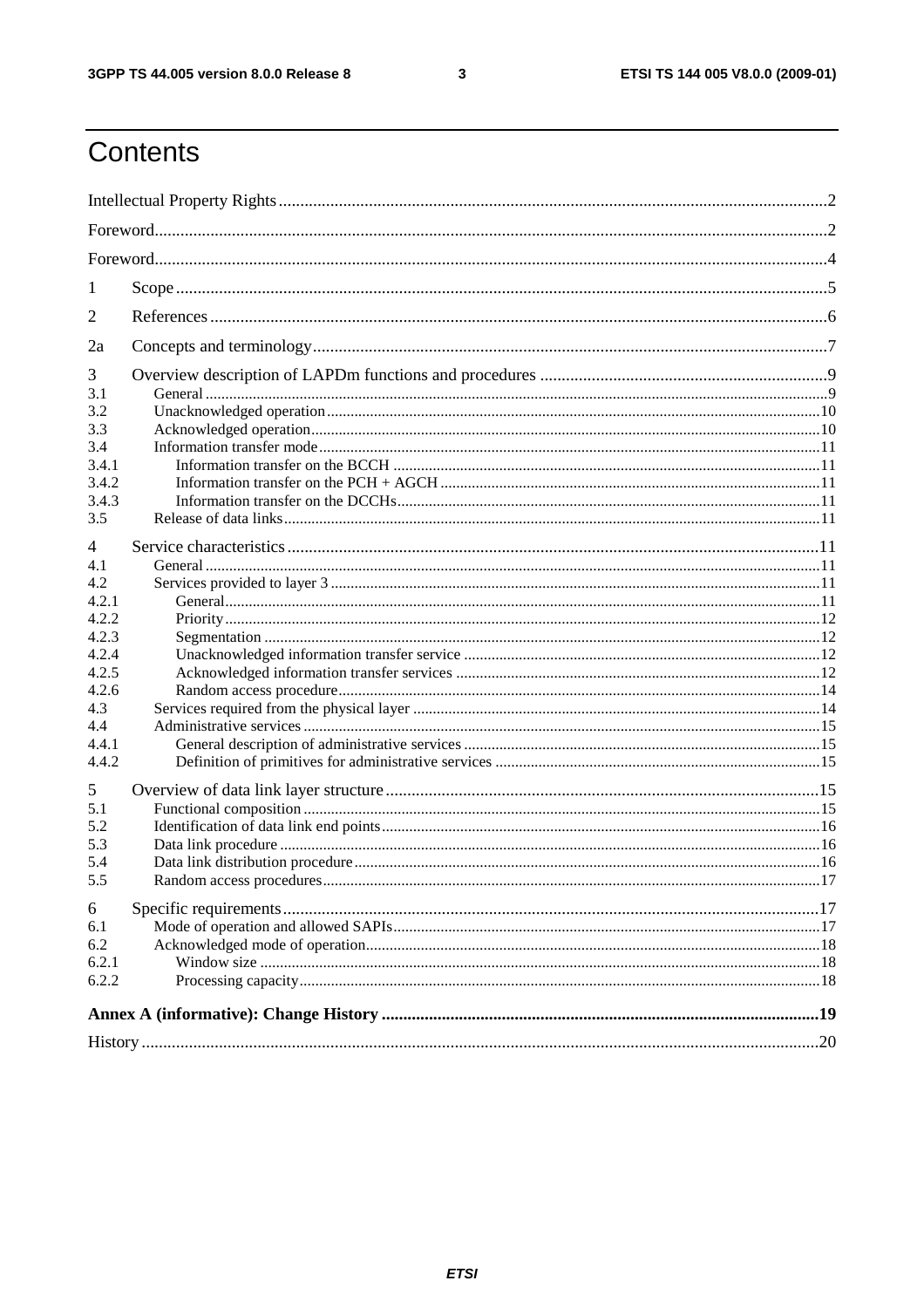# Foreword

This Technical Specification has been produced by the 3<sup>rd</sup> Generation Partnership Project (3GPP).

The contents of the present document are subject to continuing work within the TSG and may change following formal TSG approval. Should the TSG modify the contents of the present document, it will be re-released by the TSG with an identifying change of release date and an increase in version number as follows:

Version x.y.z

where:

- x the first digit:
	- 1 presented to TSG for information;
	- 2 presented to TSG for approval;
	- 3 or greater indicates TSG approved document under change control.
- y the second digit is incremented for all changes of substance, i.e. technical enhancements, corrections, updates, etc.
- z the third digit is incremented when editorial only changes have been incorporated in the document.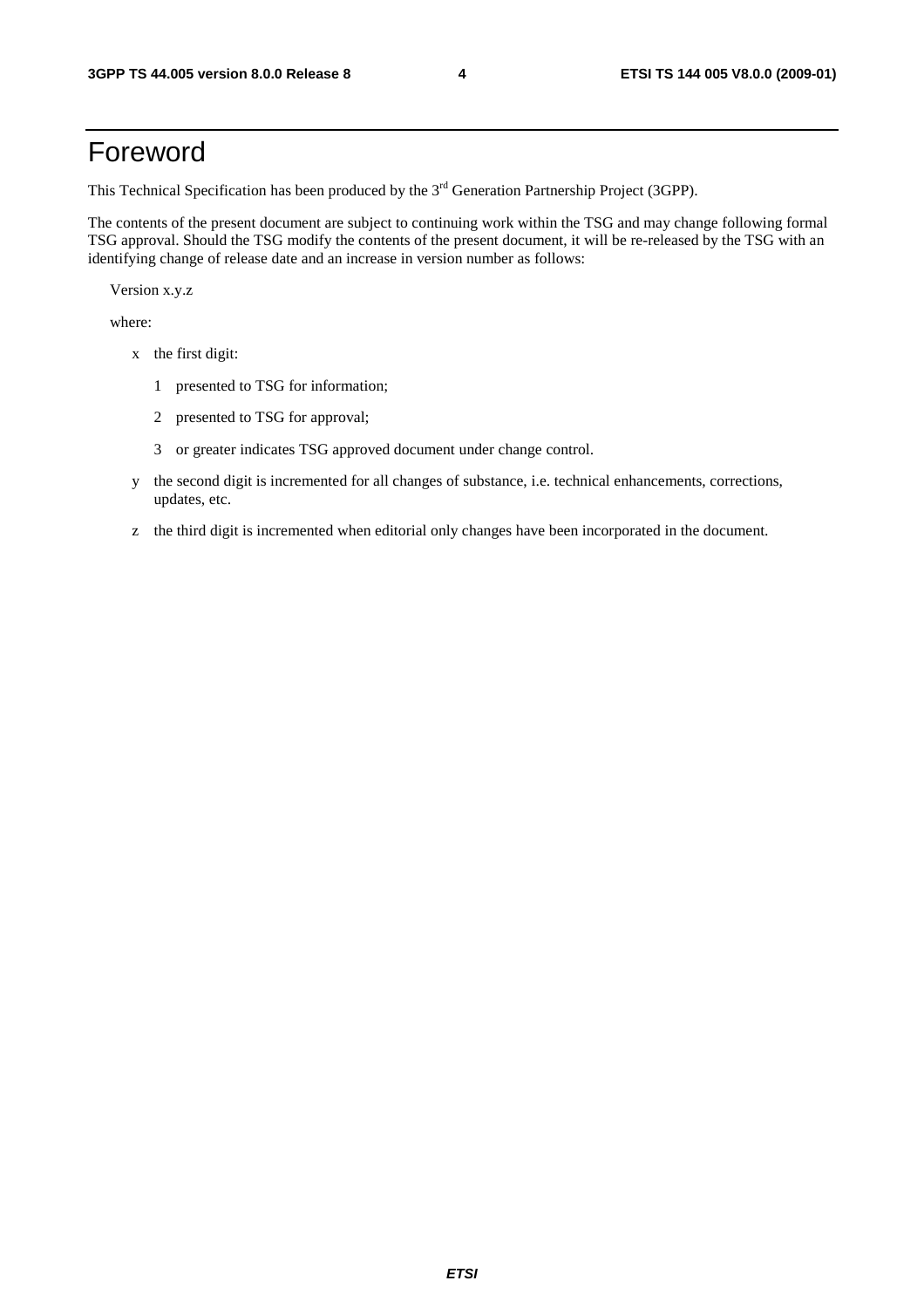# 1 Scope

The present document describes in general terms the Link Access Procedures on the Dm channel, LAPDm. The application of this protocol to other channel types is for further study. Details are provided in 3GPP TS 44.006.

The purpose of LAPDm is to convey information between layer 3 entities across the GSM PLMN radio interface (MS to network interface) using the Dm channel.

NOTE 1: The term Dm channel is used for convenience to designate the collection of all the various signalling channels required in the GSM system. See also 3GPP TS 44.003.

The definition of LAPDm is based on the principles and terminology of:

- ITU-T Recommendations X.200 and X.210: the reference model for Open Systems Interconnection (OSI);
- ITU-T Recommendations Q.920 and Q.921: the specification of LAPD for the user-network interface in ISDN;
- ITU-T Recommendation X.25 LAPB: user-network interface for packet mode terminals; and
- ISO/IEC 3309 and ISO 4335: High-level Data Link Control (HDLC) standards for frame structure and elements of procedures.

LAPDm is a protocol that operates at the data link layer of the OSI architecture. The relationship between the data link layer and other protocol layers is defined below.

- NOTE 2: The interface between the mobile station and external terminal equipment/terminal adapters is defined in the Technical Specifications of the GSM 07-series.
- NOTE 3: The physical layer on the radio interface is defined in 3GPP TS 44.004 and layer 3 is defined in 3GPP TS 24.007, 3GPP TS 44.018, 3GPP TS 24.010 and 3GPP TS 24.011. Reference should be made to these Technical Specifications for the complete definitions of the protocols and procedures across the GSM PLMN radio interface.
- NOTE 4: The term "data link layer" is used in the main text of the present document. However, mainly in figures and tables, the terms "layer 2" and "L2" are used abbreviations. Furthermore, in accordance with 3GPP TS 24.007 and 3GPP TS 44.018 the term "layer 3" is used to indicate the layer above the data link layer.

LAPDm is independent of the transmission bit rate. It requires physical channels with characteristics as defined in 3GPP TS 44.003.

Clause 2 below describes basic concepts used in the present document and 3GPP TS 44.006.

Clause 3 gives an overview description of LAPDm functions and procedures.

Clause 4 summarizes the services that the data link layer provides to layer 3 and the services that the data link layer requires from the physical layer.

Clause 5 provides an overview of the data link layer structure.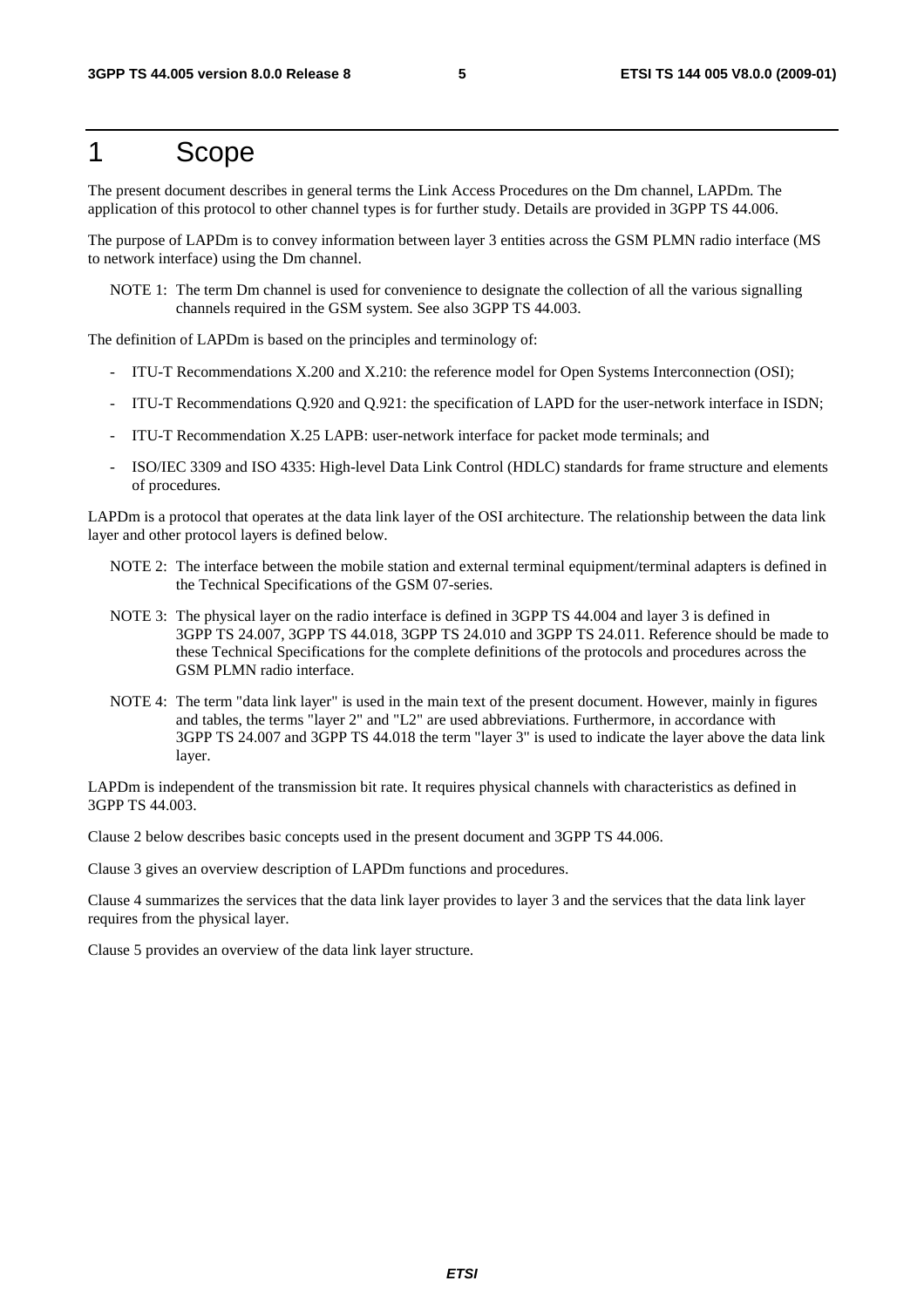# 2 References

The following documents contain provisions which, through reference in this text, constitute provisions of the present document.

- References are either specific (identified by date of publication, edition number, version number, etc.) or non-specific.
- For a specific reference, subsequent revisions do not apply.
- For a non-specific reference, the latest version applies. In the case of a reference to a 3GPP document (including a GSM document), a non-specific reference implicitly refers to the latest version of that document *in the same Release as the present document*.
- [1] 3GPP TR 21.905: "Vocabulary for 3GPP Specifications".
- [2] 3GPP TS 44.001: "Mobile Station Base Station System (MS BSS) Interface General Aspects and Principles".
- [3] 3GPP TS 44.003: "Mobile Station Base Station System (MS BSS) Interface Channel Structures and Access Capabilities".
- [4] 3GPP TS 44.004: "Layer 1; General requirements".
- [5] 3GPP TS 44.006: "Mobile Station Base Station System (MS BSS) interface Data Link (DL) layer specification".
- [6] 3GPP TS 24.007: "Mobile radio interface signalling layer 3; General aspects".
- [7] 3GPP TS 44.018: "Mobile radio interface layer 3 specification; Radio Resource Control Protocol".
- [8] 3GPP TS 24.010: "Mobile radio interface layer 3; Supplementary services specification; General aspects".
- [9] 3GPP TS 24.011: "Point-to-Point (PP) Short Message Service (SMS) support on mobile radio interface".
- [10] (void).
- [11] (void).
- [12] (void).
- [13] (void).
- [14] (void).
- [15] ITU-T Recommendation X.25: "Interface between Data Terminal Equipment (DTE) and Data Circuit-terminating Equipment (DCE) for terminals operating in the packet mode and connected to public data networks by dedicated circuit".
- [16] ITU-T Recommendation X.200: "Information technology Open Systems Interconnection Basic Reference Model: The basic model".
- [17] ITU-T Recommendation X.210: "Information technology Open systems interconnection Basic Reference Model: Conventions for the definition of OSI services".
- [18] ITU-T Recommendation Q.920: "ISDN user-network interface data link layer General aspects".
- [19] ITU-T Recommendation Q.921: "ISDN user-network interface Data link layer specification".
- [20] ISO/IEC 3309: "Information technology Telecommunications and information exchange between systems - High-level Data Link Control (HDLC) procedures - Frame structure".
- [21] ISO/IEC 4335: "Information technology Telecommunications and information exchange between systems - High-level Data Link Control (HDLC) procedures - Elements of procedures".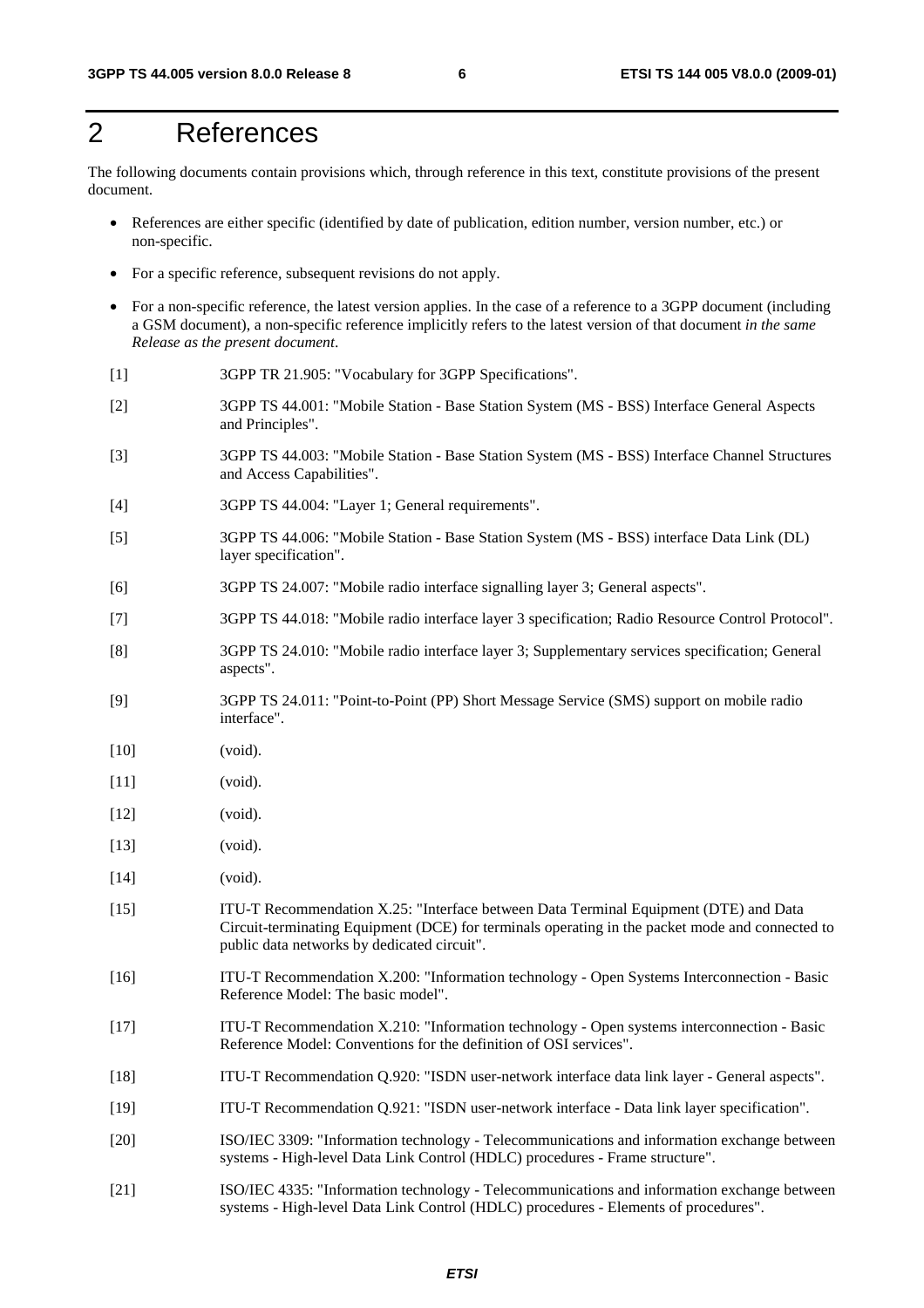# 2a Concepts and terminology

The general layering principles used in the present document and other specifications in the 44 series are given in 3GPP TS 44.001.

The data link layer is the next to lowest layer of the OSI reference model. The data link layer receives services from the physical layer and provides services to layer 3.

The services provided by the data link layer are the combination of the services and functions provided by both the data link layer and the physical layer.

A data link layer Service Access Point (SAP) is the point at which the data link layer provides services to layer 3. The Service Access Point is identified by a Service Access Point Identifier (SAPI). One or more data link connection endpoints can be associated with each data link layer SAP. See figure 1. A data link connection endpoint is identified by a data link connection endpoint identifier (as seen from layer 3) and by a Data Link Connection Identifier DLCI (as seen from the data link layer).

SAPIs and DLCIs used by LAPDm are defined in subclause 5.2.



**Figure 1: Entities, service access points and endpoints** 

Co-operation between data link layer entities is governed by a peer-to-peer protocol specific to the layer. For information exchange between two or more layer 3 entities, an association must be established between the layer 3 entities in the data link layer using a data link layer protocol. This association is called a data link connection. Data link connections are provided by the data link layer between two or more SAPs (see figure 2).



**Figure 2: Peer-to-peer relationship** 

Data link layer message units are conveyed between data link layer entities by means of physical connection.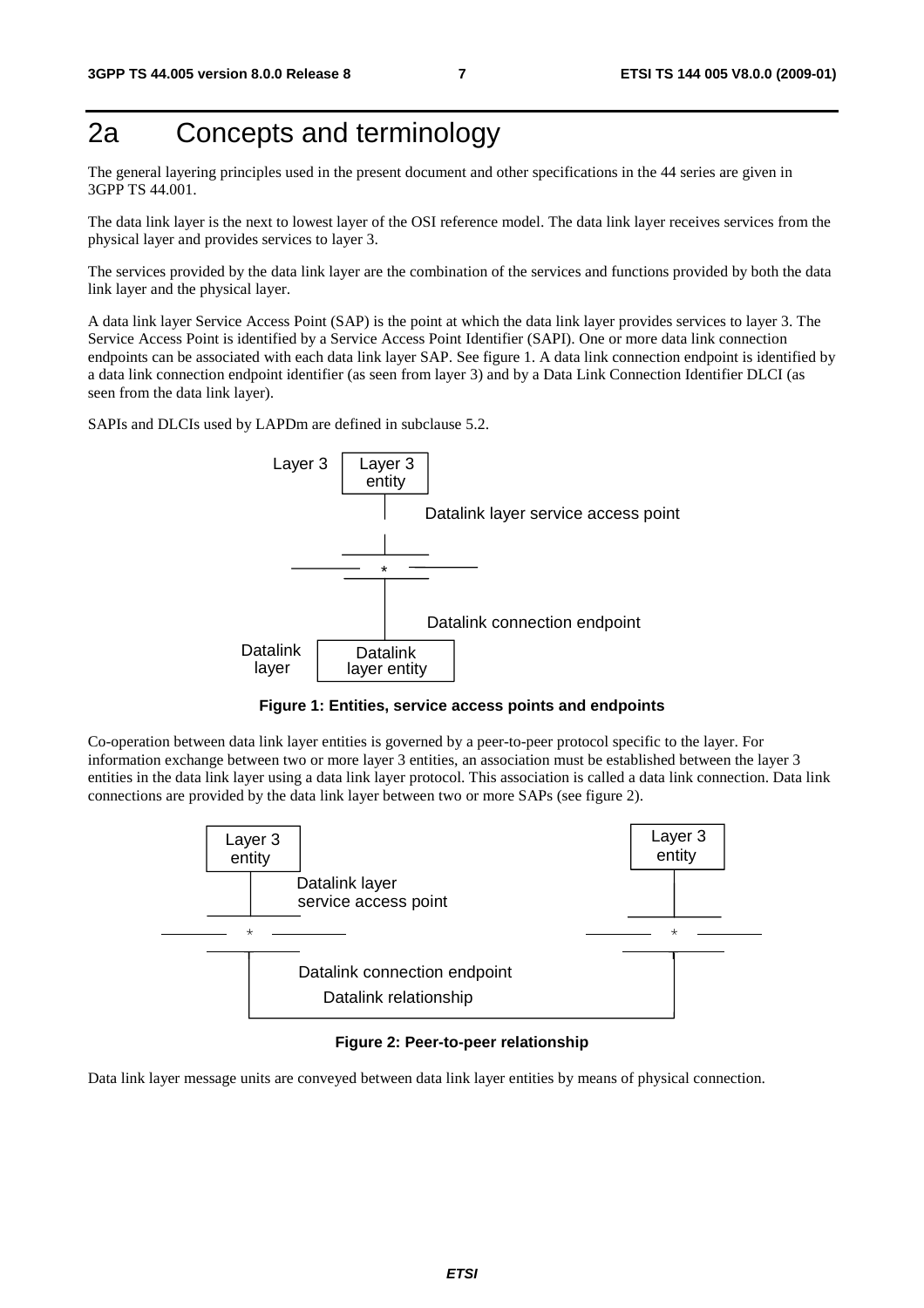Layer 3 requests services from the data link layer via service primitives. The same applies for the interaction between the data link layer and the physical layer. The primitives represent, in an abstract way, the logical exchange of information and control between the data link layer and its adjacent layers. They do not specify or constrain implementations.

The primitives that are exchanged between the data link layer and adjacent layers are of the following four types (see also figure 3).



NOTE: The same principle applies for data link layer-physical layer interactions.

#### **Figure 3: Primitive action sequence**

The REQUEST primitive type is used when a higher layer is requesting a service from the next lower layer.

The INDICATION primitive type is used by a layer providing a service to notify the next higher layer of activities related to the primitive type REQUEST.

The RESPONSE primitive type is used by a layer to acknowledge receipt, from a lower layer, of the primitive type INDICATION.

The CONFIRM primitive type is used by the layer providing the requested service to confirm that the activity has been completed.

The precise specification of Layer-to-layer interactions is given in 3GPP TS 44.006.

Information between peer entities and between entities in adjacent layers attached to the same SAP is transferred in two different types of message units:

- message units of a peer-to-peer protocol; and
- message units that contain layer-to-layer information concerning status and specialized service requests.

The message units of the layer 3 peer-to-peer protocol are carried by the data link connection. The message units containing layer-to-layer information concerning status and specialized service requests are never conveyed over a data link connection or a physical connection.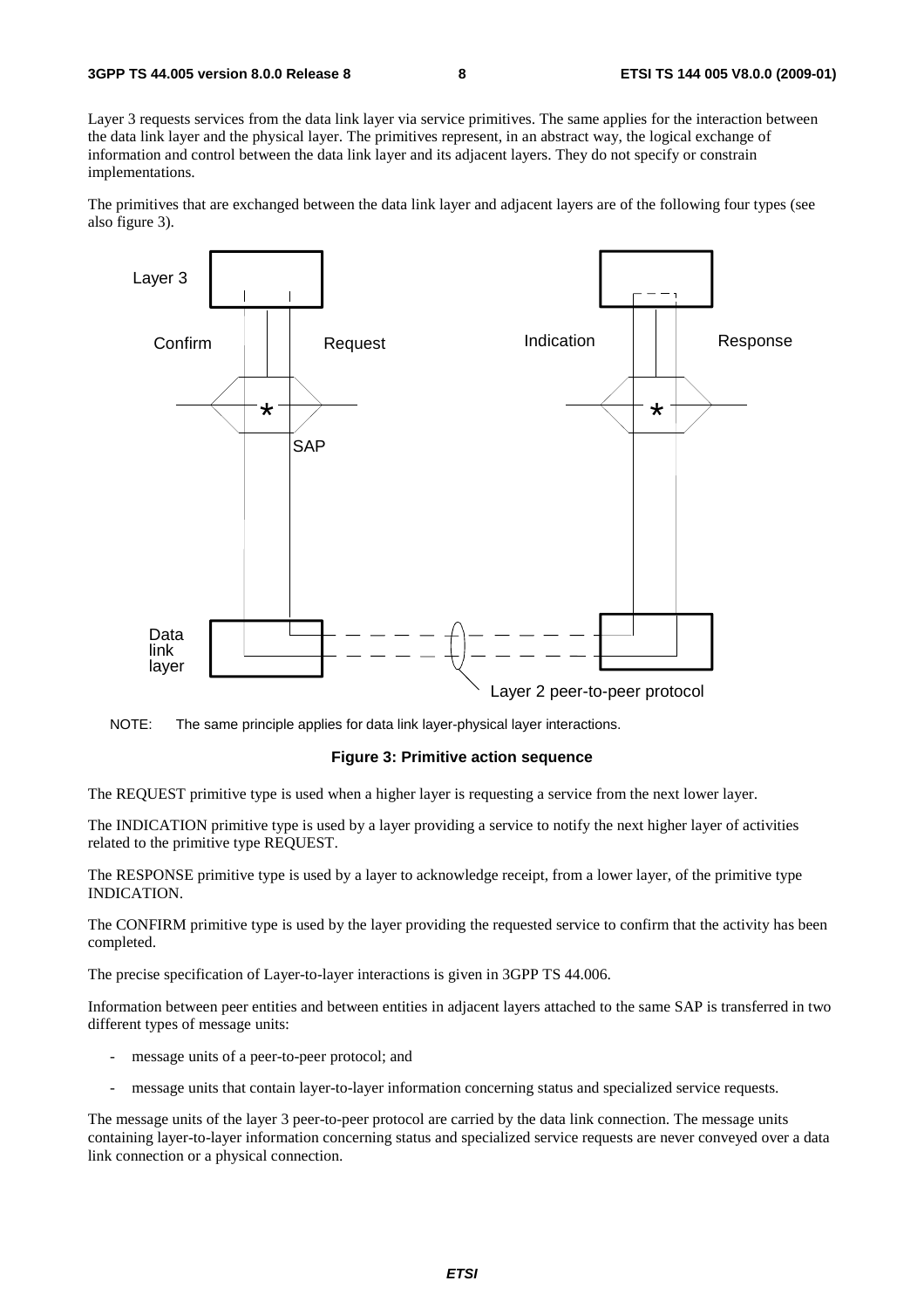#### **3GPP TS 44.005 version 8.0.0 Release 8 9 ETSI TS 144 005 V8.0.0 (2009-01)**

The present document introduces (see also figure 4):

- a) the peer-to-peer protocol for the transfer of information and control between any pair of data link layer service access points;
- b) the interactions between the data link layer and layer 3, and between the data link layer and the physical layer.



**Figure 4: Data link layer reference model** 

# 3 Overview description of LAPDm functions and procedures

# 3.1 General

The purpose of LAPDm is to convey information between layer 3 entities across the GSM PLMN radio interface using the Dm channel. Specifically LAPDm will support:

- multiple layer 3 entities;
- multiple physical layer entities;
- broadcast control channel (BCCH) signalling;
- paging channel (PCH) signalling;
- access grant channel (AGCH) signalling;
- dedicated control channel (DCCH) signalling.
- NOTE 1: The term "DCCH" designates a number of control channels (SDCCH, FACCH and SACCH) as defined in 3GPP TS 44.003.
- NOTE 2: The random access channel (RACH) does not utilise LAPDm. However, for the purpose of specification, the data link layer acts as a protocol interface between layer 3 and the physical layer also for random access.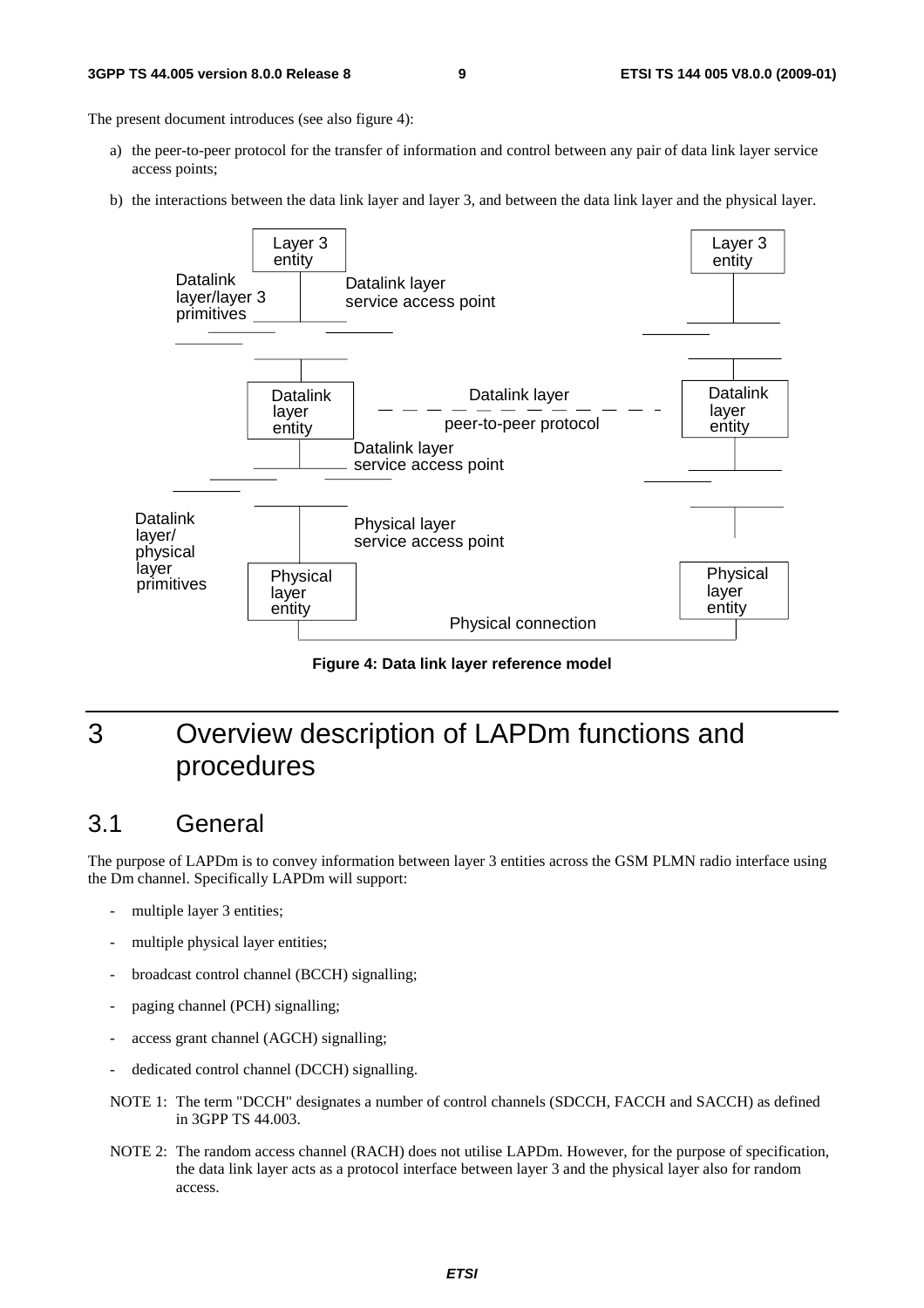The frame structure of data link layer messages is defined in 3GPP TS 44.006.

The Dm channel between a network and a specific MS may be distorted on several control channels, e.g. PCH, SDCCH and FACCH during a connection (See also 3GPP TS 44.003). Selection and activation of these channels is performed by layer 3.

LAPDm includes functions for:

- a) the provision of one or more data link connections on a Dm channel. Discrimination between the data link connections is by means of a Data Link Connection Identifier (DLCI);
- b) allowing recognition of frame types;
- c) allowing layer 3 message units to be passed transparently between layer 3 entities;
- d) sequence control, to maintain the sequential order of frames across a data link connections;
- e) detection of format and operational errors on a data link;
- f) notification to the layer 3 entity of unrecoverable errors;

NOTE 3: It is in the responsibility of layer 3 entity to recover from these errors.

- g) flow control; and
- h) contention resolution when establishing a data link after an access request has been made on the RACH.

Two types of operation of the data link layer are defined for layer 3 information transfer: unacknowledged operation and acknowledged (multiple frame) operation. They may co-exist on a Dm channel.

The BCCH and the (PCH + AGCH) will only support unacknowledged operation. The SDCCH, SACCH and FACCH will support both types of operation.

## 3.2 Unacknowledged operation

In unacknowledged operation, layer 3 information is transmitted in Unnumbered Information (UI) frames.

At the data link layer, the UI frames are not acknowledged. Flow control mechanisms and error recovery mechanisms are not defined.

Applicability of unacknowledged operation to different types of control channels is specified in subclause 6.1.

### 3.3 Acknowledged operation

In acknowledged operation, layer 3 information is transmitted in frames that are acknowledged by the receiving data link layer.

Error recovery procedures based on retransmission of unacknowledged frames are specified. In case of errors which cannot be corrected by the data link layer, a report is issued to the layer 3 entity. Flow control procedures are also defined.

Applicability of acknowledged operation to different types of control channels is specified in subclause 6.1.

Only one form of acknowledged information transfer is defined, i.e. multiple frame operation.

For multiple frame operation, layer 3 information is sent in numbered Information (I) frames. In principle, a number of I frames may be outstanding at the same time. However, for many applications (e.g. signalling) a window size of 1 is required. Multiple frame operation is initiated by a multiple frame establishment procedure using a Set Asynchronous Balanced Mode (SABM) command.

If an access request has been made on the RACH, the establishment procedure also contains functions for resolving any ambiguity that may arise as a result of this access method.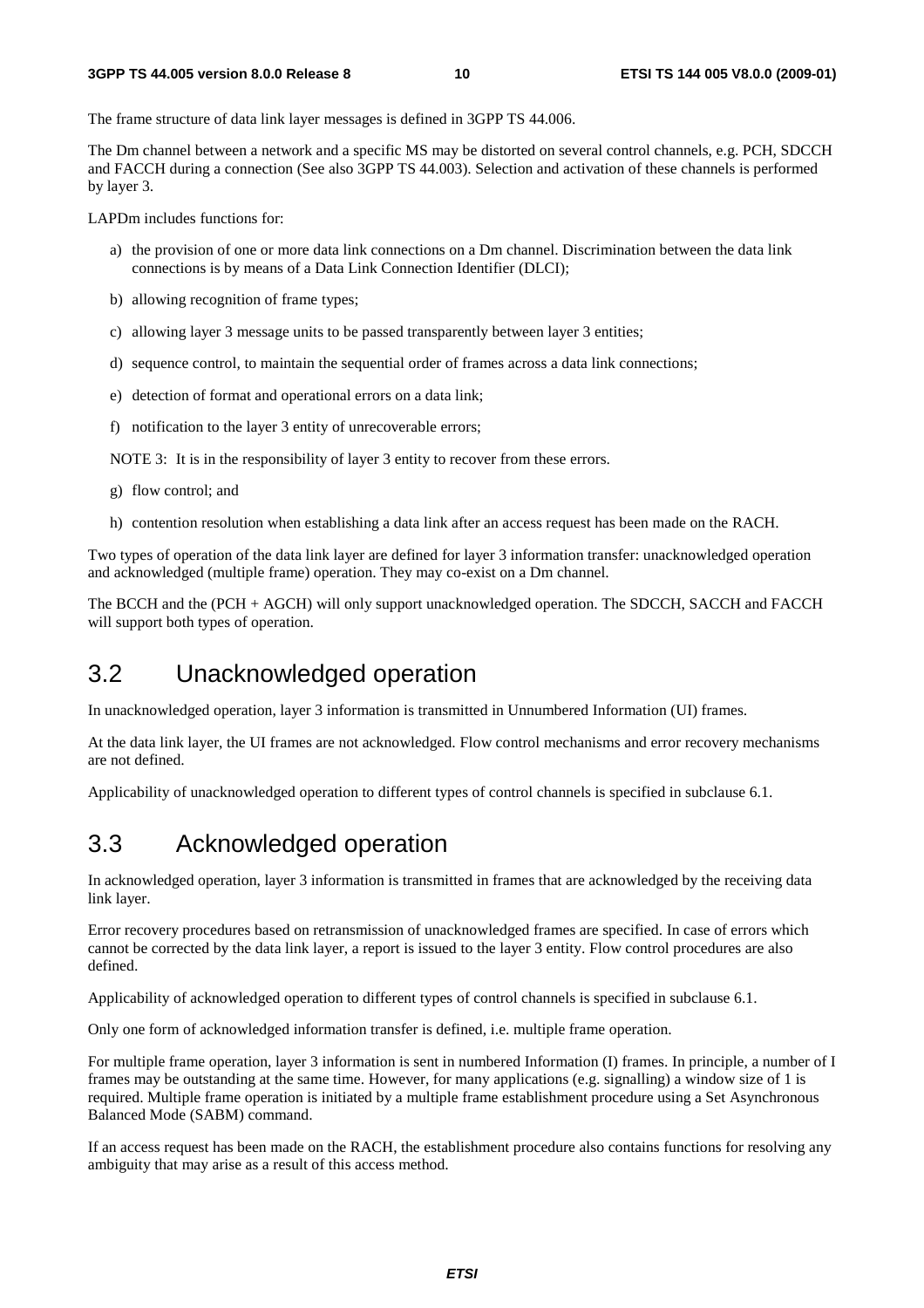# 3.4 Information transfer mode

### 3.4.1 Information transfer on the BCCH

The BCCH exists only in the network to MS direction and is used for broadcasting radio sub-system information to MSs. Only UI frames are sent on the BCCH.

### 3.4.2 Information transfer on the PCH + AGCH

These channels exist only in the network to MS direction. On the PCH + AGCH only unacknowledged operation is possible.

### 3.4.3 Information transfer on the DCCHs

On the DCCHs both unacknowledged operation and multiple frame operation are possible (see subclause 6.1). The type of operation required at any time is determined by layer 3.

# 3.5 Release of data links

Multiple frame operation may be released in the following ways:

- normal release by exchange of commands/responses. This type of release is initiated by layer 3;
- local end release, i.e. without exchange of commands/responses, initiated and controlled by layer 3;
- abnormal local end release, i.e. without exchange of commands/responses, commanded by layer 3.

The release mode is indicated by layer 3.

No release mechanism using exchange of commands/responses is defined for unacknowledged operation.

4 Service characteristics

# 4.1 General

The data link layer provides services to layer 3 and utilizes the services provided by the physical layer.

In the present document and 3GPP TS 44.006 the following general syntax is used for describing primitives.

XX - Generic Name - Type (Parameters).

where XX designates the layer providing the services. In the present document XX is DL and MDL for the data link layer and PH for the physical layer.

# 4.2 Services provided to layer 3

### 4.2.1 General

The specification of the interactions with layer 3 (primitives) provides a description of the services that the data link layer, plus the physical layer, offer to layer 3, as viewed from layer 3.

Two forms of information transfer services are associated with layer 3. The first is based on unacknowledged information transfer at the data link layer and the second service is based on acknowledged information transfer at the data link layer using multiple frame operation. Different information transfer services may co-exist on the same data link subject to restrictions imposed by the type of channel being used (see subclause 3.4).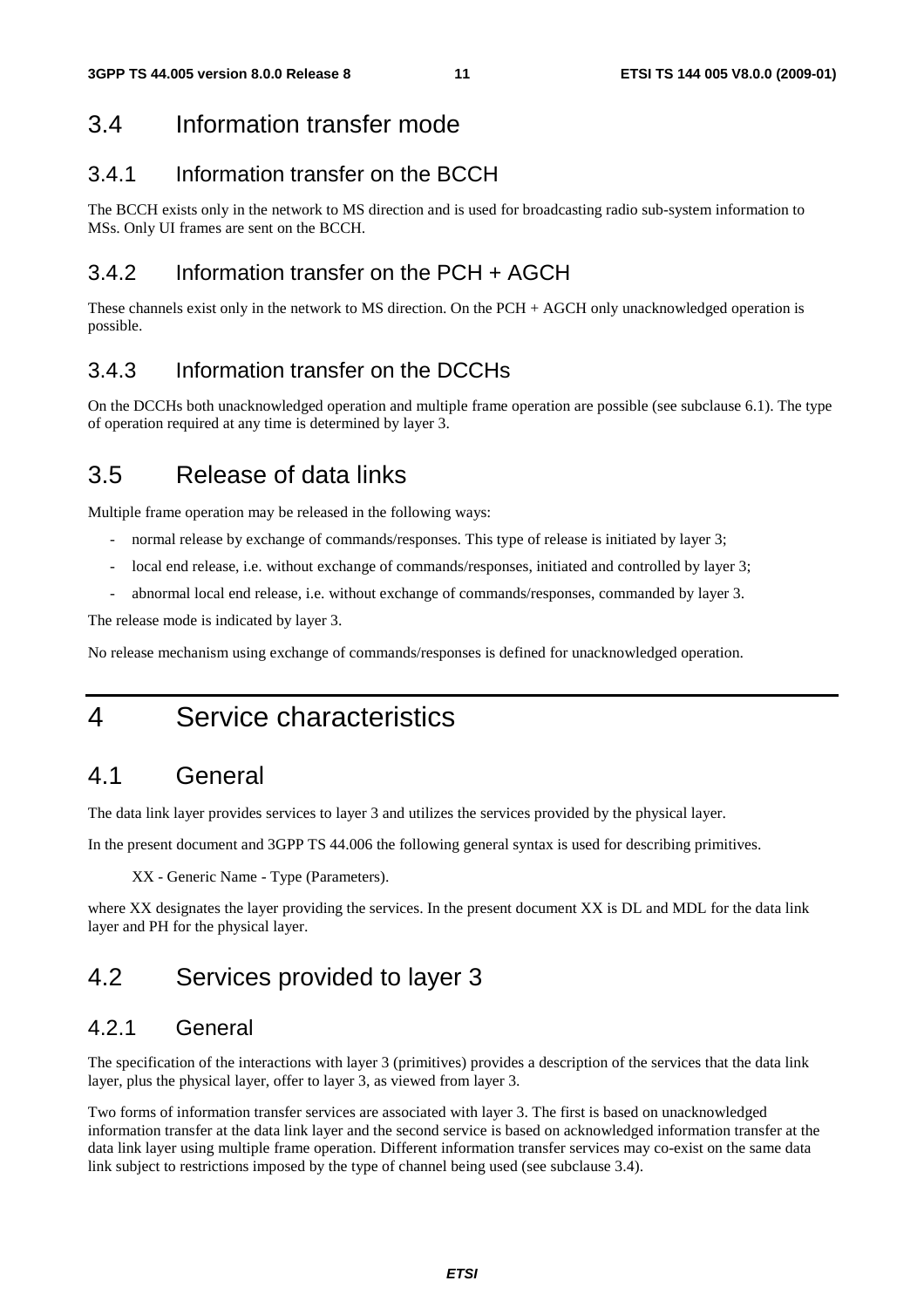In addition, the data link layer will pass primitives between the physical layer and layer 3 for random access operation on the RACH.

### 4.2.2 Priority

The priority between data links shall be as follows:

#### On SDCCH:

Highest priority:  $SAPI = 0$ ;

Lowest priority :  $SAPI = 3$ .

#### On SACCH:

 The priority arrangement on the SACCH must ensure that if a SAPI = 3 frame is awaiting transmission, two SAPI = 0 frames are not sent in consecutive SACCH frames. An exception is when Repeated SACCH is supported, where a SACCH block containing a  $SAPI = 0$  frame may be repeated in the next SACCH period (see 3GPP TS 44.006). In addition, for the mobile to network direction it must also be ensured that any SAPI = 3 frame is followed by at least one  $SAPI = 0$  frame.

### 4.2.3 Segmentation

For the acknowledged mode of information transfer the data link layer offers segmentation at the transmitter of layer 3 message units if the message unit is longer than the information field of the data layer frames. At the receiver the segmented layer 3 message units are concatenated such that the integrity of the layer 3 message unit is restored.

For unacknowledged operation the data link layer does not offer segmentation services.

### 4.2.4 Unacknowledged information transfer service

NOTE: In this case the information transfer is not acknowledged at the data link layer. Acknowledgement procedures may be provided at higher layers.

The characteristics of the unacknowledged information transfer service are summarized in the following:

- a) provision of a data link connection between layer 3 entities for unacknowledged information transfer of layer 3 message units;
- b) identification of data link connection endpoints to permit a layer 3 entity to identify another layer 3 entity;
- c) sending of frames in accordance with priority given to the message;
- d) no verification of message arrival within the data link layer.

The primitives associated with the unacknowledged information transfer service are:

#### DL-UNIT DATA-REQUEST/INDICATION

The DL-UNIT DATA-REQUEST primitive is used to request that a message unit be sent using the procedures for unacknowledged information transfer service; DL-UNIT DATA-INDICATION indicates the arrival of a message unit received by means of unacknowledged information transfer. Parameters associated with these primitives are the message unit, priority and the type of channel being used (BCCH, PCH + AGCH or specific type of DCCH).

### 4.2.5 Acknowledged information transfer services

One mode of acknowledged operation is defined, i.e. multiple frame operation.

The characteristics of this service are summarized in the following:

a) provision of a data link connection between layer 3 entities for acknowledged information transfer of layer 3 message units;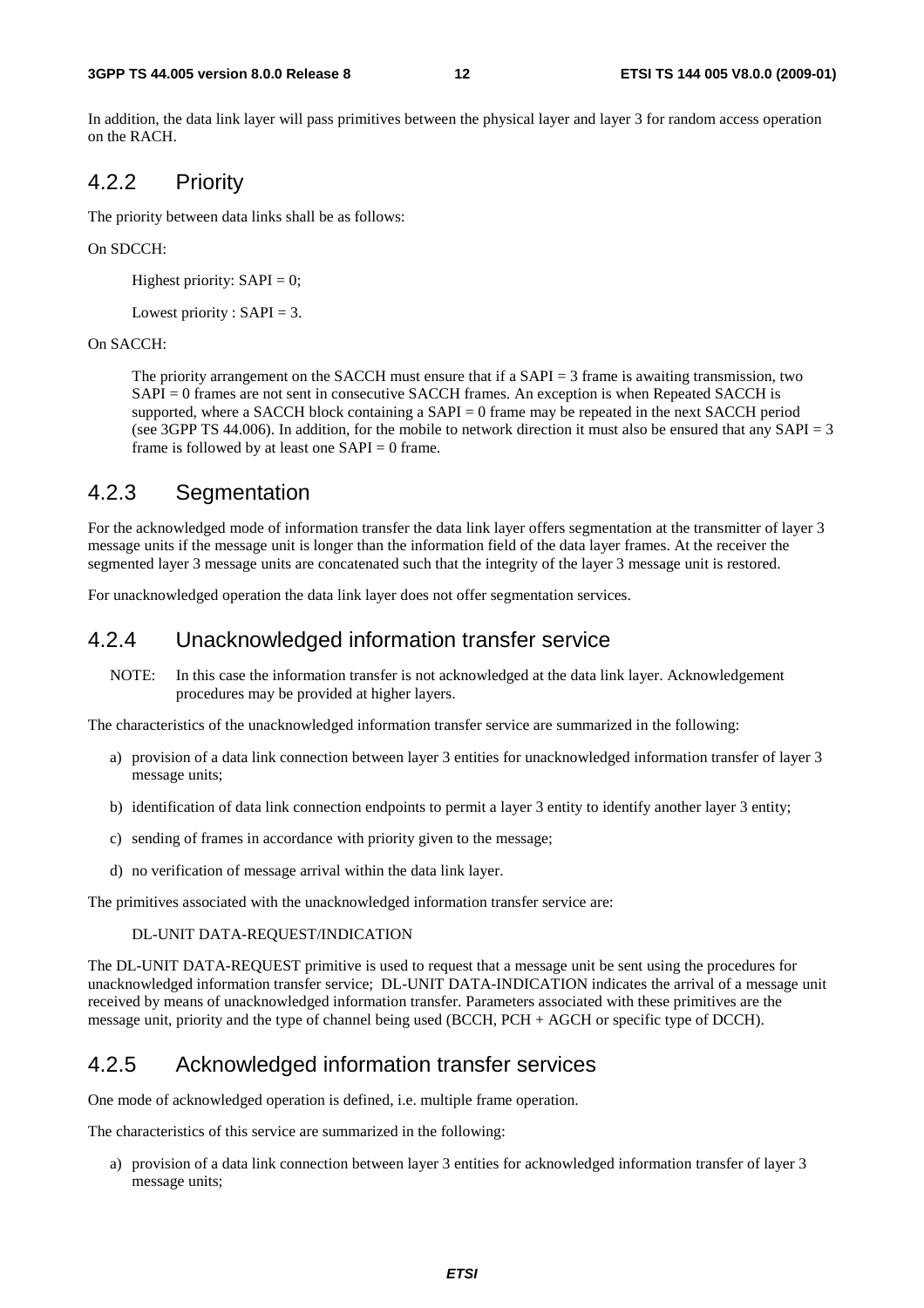- b) identification of data link connection endpoints to permit a layer 3 entity to identify another layer 3 entity;
- c) sequence integrity of data link layer message units in the absence of machine malfunctions;
- d) notification to the peer entity in the case of errors, for example, loss of sequence;
- e) notification to the layer 3 entity of unrecoverable errors detected by the data link layer;
- f) flow control;
- g) sending of frames in accordance with the indicated SAPI value (see also subclause 4.2.2);
- h) segmentation and concatenation control functions;
- i) suspension of the service during change of dedicated channels and resumption of service on the new channel without message loss  $(SAPI = 0$  only); duplication of messages which may occur are treated on layer 3  $(SAPI = 0$  only).
- j) prioritization of messages by a layer 3 entity with preemption of low priority messages by high priority messages (SAPI =  $0$  only).

The following list gives an overview of the primitives associated with the multiple frame acknowledged information transfer services (for detailed specification, see 3GPP TS 44.006):

a) Data transfer using I frames:

#### DL-DATA-REQUEST/INDICATION

 The DL-DATA-REQUEST primitive is used to request that a message unit be sent using the procedures for multiframe acknowledged information transfer. The DL-DATA- INDICATION primitive indicates the arrival of a message unit received by means of acknowledged information transfer. The parameters associated with these primitives are the message unit, the type of channel being used and, for a DL-DATA-REQUEST primitive, the message priority.

b) Establishment of multiple frame operation using the SABM command:

#### DL-ESTABLISH-REQUEST/INDICATION/CONFIRM

 These primitives are used to request, indicate and confirm the establishment of multiple frame operation between two data link layer entities. Possible parameters are the message unit, the establish mode and the type of channel being used.

c) Suspension of multiple frame operation:

#### DL-SUSPEND-REQUEST/CONFIRM

 These primitives are used in a MS to request and confirm the suspension of multiple frame operation while changing a dedicated channel. A possible parameter is the type of channel to be affected.

d) Resumption of multiple frame operation:

#### DL-RESUME-REQUEST/CONFIRM

 These primitives are used in a MS to request and confirm the resumption of multiple frame operation after it has been suspended (see paragraph c) above). Possible parameters are the message unit and the type of channel to be affected.

e) Restoration of multiple frame operation:

#### DL-RECONNECT-REQUEST/CONFIRM

 These primitives are used in a MS to request and confirm the restoration of multiple frame operation on the old channel after failure of the channel change. Possible parameters are the message unit and the type of channel to be affected.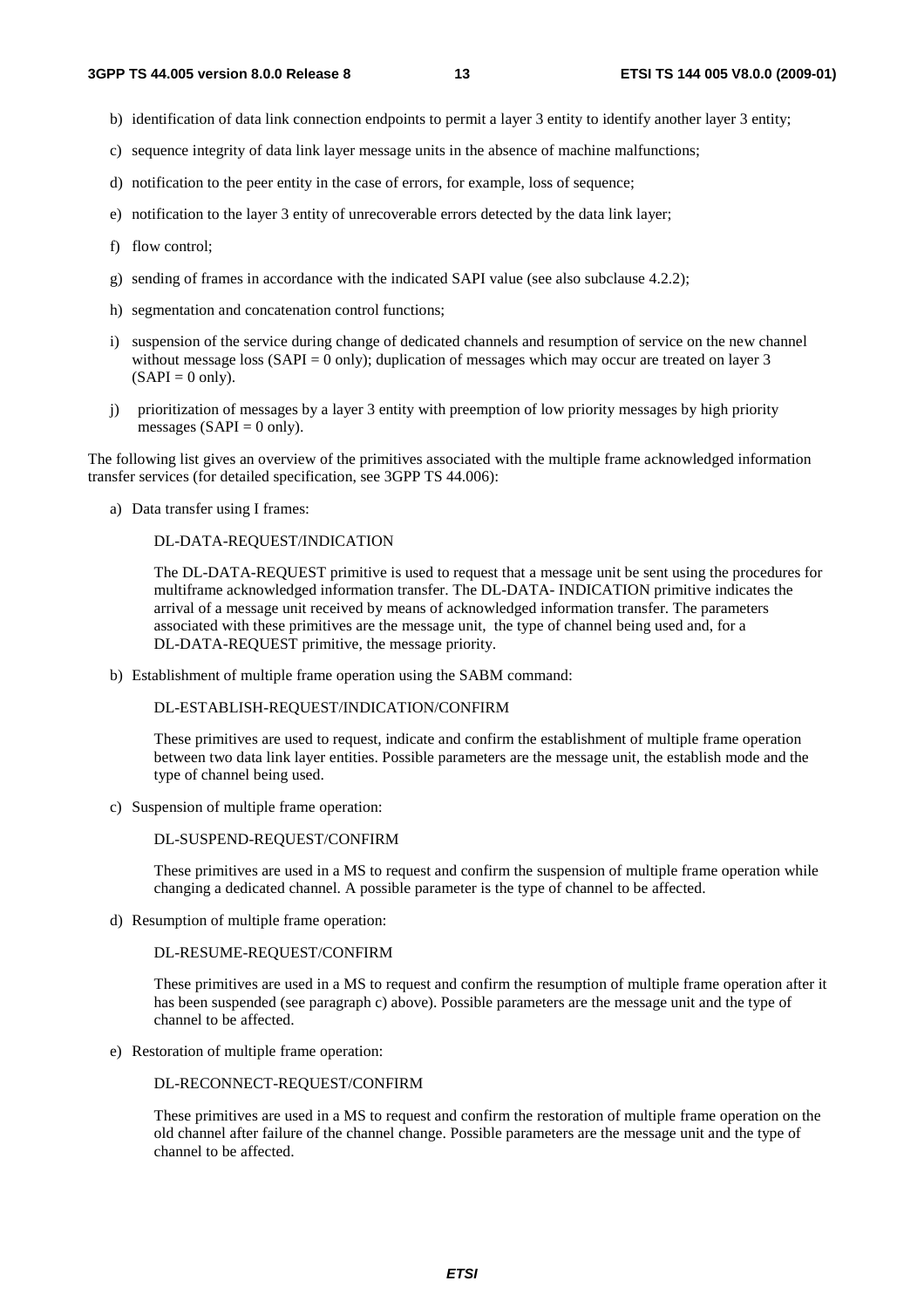f) Termination of multiple frame operation:

#### DL-RELEASE-REQUEST/INDICATION/CONFIRM

 These primitives are used to request, indicate and confirm an attempt to terminate multiple frame operation between two data link layer entities or an attempt to perform local end release. The parameters associated with this primitive are the type of channel and the release mode.

### 4.2.6 Random access procedure

The primitives associated with random access are:

#### DL-RANDOM ACCESS-REQUEST/INDICATION/CONFIRM

The DL-RANDOM ACCESS-REQUEST primitive is used in the MS to request the transmission of a random access burst. The DL- RANDOM ACCESS-CONFIRM primitive is used to notify layer 3 that the random access burst has been sent. The DL-RANDOM ACCESS-INDICATION primitive is used in the network to indicate the arrival of a random access burst. The parameter associated with the REQUEST primitives is the random access message unit. The parameters associated with the INDICATION primitive are the random access message unit and the time slot in which the random access burst was received. The parameter associated with the CONFIRM primitive is a message unit containing the number of the time slot in which the random access burst was sent.

# 4.3 Services required from the physical layer

The services provided by the physical layer are described in detail in 3GPP TS 44.004. They are summarized in the following:

- a) physical layer connection for transparent transmission of frames. The bits of a frame are to be delivered to the peer data link entity in the same order in which they were submitted to the physical layer by the sender;
- b) indication of the physical status of the Dm channel;
- c) transmission of data link layer message units in the same order as they were issued by the data link layer;
- d) provision of frame synchronization;
- e) provision of error protection to ensure a low residual bit error rate at the data link layer;
- f) transmission (in the MS) and reception (in the network) of random access bursts.

The primitives between the data link layer and the physical layer are:

a) Data transfer:

#### PH-DATA-REQUEST/INDICATION

 These primitives are used to request that a message unit be sent and to indicate the arrival of message unit. Parameters associated with these primitives are the data link layer message unit, the priority and the type of channel being used.

b) Random access:

#### PH-RANDOM ACCESS-REQUEST/INDICATION/CONFIRM

 The REQUEST primitive is used to request (in the MS) that a random access frame be sent and the INDICATION primitive is used to indicate (in the network) the arrival of a random access frame. A parameter associated with these primitives is the random access message unit. The CONFIRM primitive is used (in the MS) to confirm in which time slot the random access burst was sent.

c) Connection establishment:

#### PH-CONNECT-INDICATION

 This primitive is used to indicate that a specific physical resource has been established on the physical layer. The parameter associated with this primitive is the type of channel.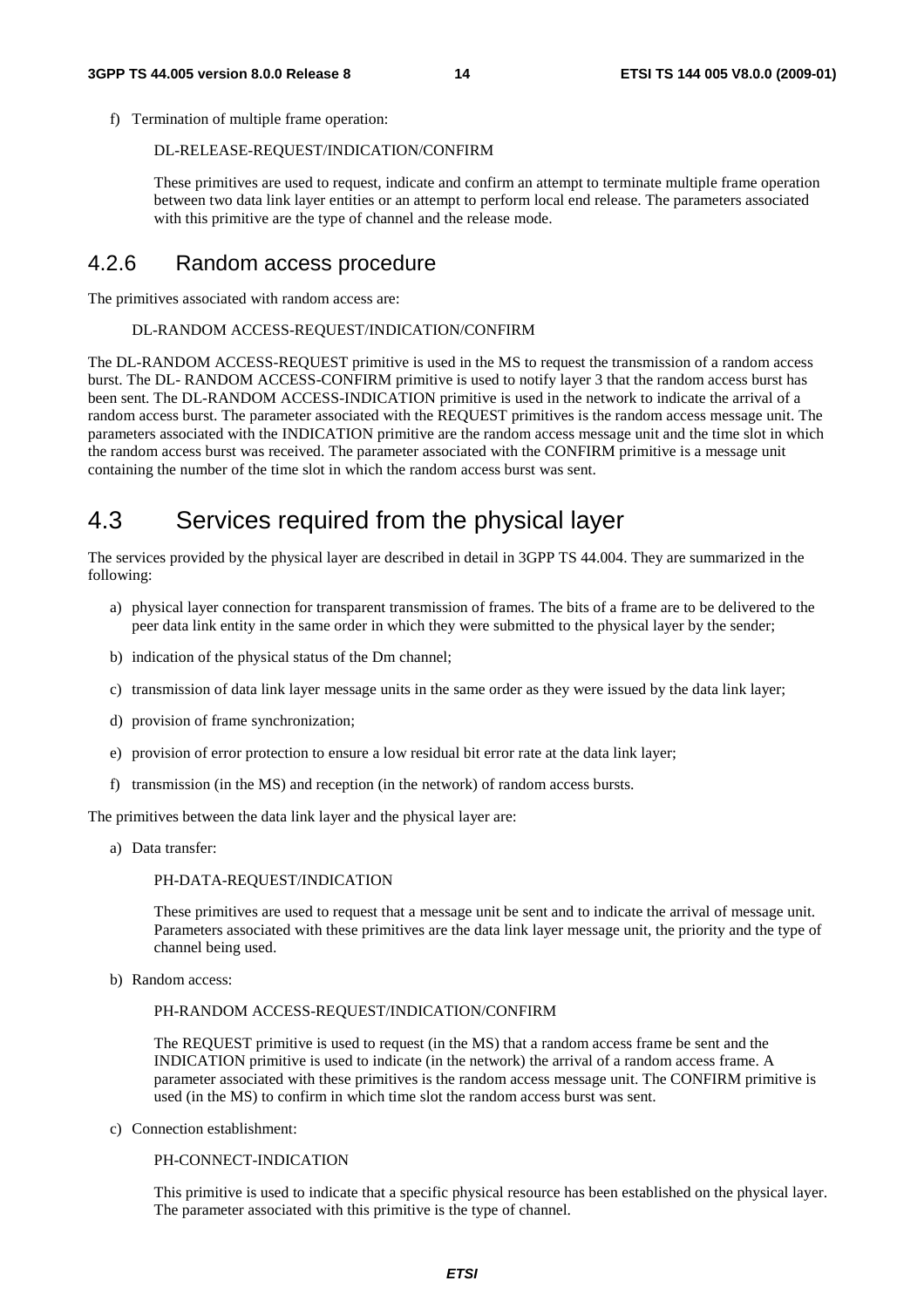#### **3GPP TS 44.005 version 8.0.0 Release 8 15 ETSI TS 144 005 V8.0.0 (2009-01)**

- NOTE: Activation of a physical resource is usually initiated by the layer 3 entity without involving data link layer entities.
- d) Transmission synchronization:

PH-READY-TO-SEND-INDICATION

 This primitive is used to enable the data link layer to synchronize to the next instant of physical transmission. The parameter associated with this primitive is the type of channel.

#### PH-EMPTY-FRAME-REQUEST

 This primitive is used by the data link layer instead of the PH-DATA-REQUEST primitive when no frame has to be sent after receiving the PH-READY-TO-SEND indication. The parameter associated with this primitive is the type of channel.

### 4.4 Administrative services

### 4.4.1 General description of administrative services

The data link layer entity supports several internal functions of the MS or the network not requiring layer 3 peer-to-peer information transfer. The functions provided by the data link layer are:

- error reporting between the data link layer and the layer 3 entity;
- abnormal release of the data link layer in case of protocol or other failures from which the data link layer cannot recover on its own.

The administrative functions and the interactions between the data link layer and the layer 3 entities are described in terms of service primitives.

### 4.4.2 Definition of primitives for administrative services

The primitives between the layer 3 entity and the data link layer for supporting administrative services are:

a) Error handling:

#### MDL-ERROR-INDICATION

 This primitive is used by the data link layer to indicate that there is an error in the data link layer procedures that cannot be resolved by normal exception handling procedures. Parameters associated with this primitive are the reason for error reporting and the type of channel.

b) Release:

#### MDL-RELEASE-REQUEST

 This primitive is used by the layer 3 entity to initiate abnormal local end release of a data link. Parameters associated with this primitive are indications of which data links are to be released and the reason for abnormal release.

# 5 Overview of data link layer structure

### 5.1 Functional composition

Figure 5 is an example of a functional block diagram of the data link layer in the MS. In the example the data link connection for all physical channels terminates at the SAP identified by SAPI = 0 and the data link connection for a SACCH when associated with a TCH, or a SDCCH otherwise, terminates at the SAP identified by SAPI = 3. Other arrangements are possible depending on the capabilities of the MS.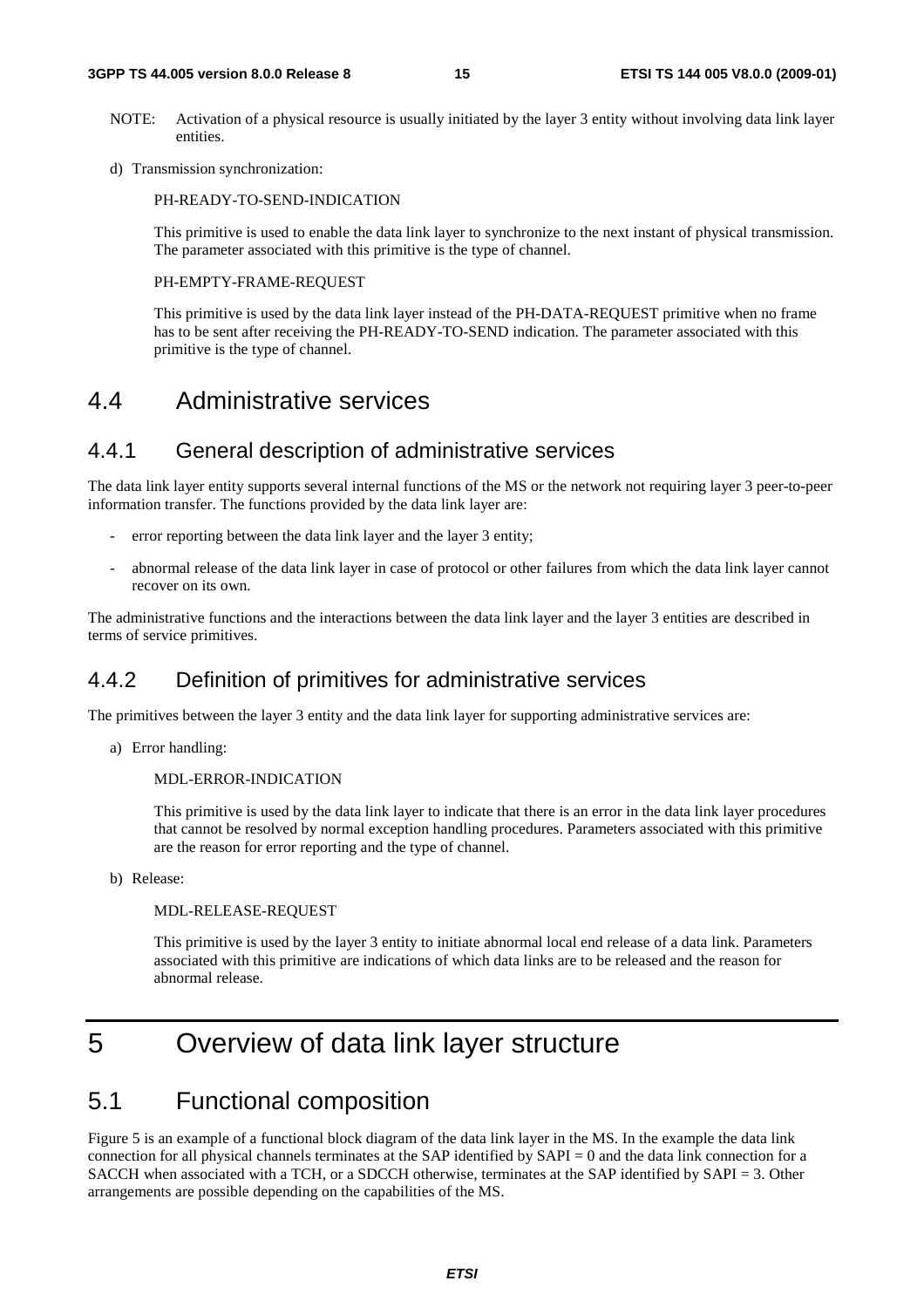The network will contain a similar arrangement with one (PCH + AGCH), SDCCH, SACCH, as required, for each active MS.

Figure 5 illustrates three procedural types: the data link procedure, the data link distribution procedure and the random access procedure.

# 5.2 Identification of data link end points

The data link endpoints are identified by a Data Link Connection Identifier (DLCI).

The DLCI consists of two elements:

- the Service Access Point Identifier (SAPI) which is carried in the address field of each frame;
- the type of control channel on which the data link connection is or is to be established. This information is not carried in frames between data link layer peer entities but is managed locally in each end system and is carried in primitives between the layers.

When a layer 3 message unit is to be sent, layer 3 will select the appropriate SAP and data link connection end point. Layer 3 will indicate to the data link layer which data link connection end point has been chosen.

When receiving a frame containing a layer 3 message unit, the data link layer will receive from the physical layer an indication concerning the type of channel on which the frame was received. This information together with the SAPI contained in the frame enables the data link layer to deliver the layer 3 message unit to the required data link connection end point of the indicated SAP.

The SAP takes a specific value for each of the following functions carried on the Dm channel:

- call control signalling, mobility management signalling, supplementary services signalling and radio resource management signalling information as defined in 3GPP TS 44.018 and 3GPP TS 24.010: SAPI = 0;
- short message services as defined in 3GPP TS 24.011: SAPI = 3.

Other functions requiring specific SAPI values may be defined in the future.

## 5.3 Data link procedure

There is at most one instance of the data link layer procedure for each SAPI on each type of channel supported on that SAPI.

For some combinations of SAPI and type of channel only a subset (e.g. unacknowledged operation) of the overall data link layer procedure is required.

The procedure analyses the control field and the length indicator field of the received frame (see 3GPP TS 44.006) and provides appropriate peer-to-peer responses and layer-to-layer indications. In addition, it analyses the data link layer service primitives and transmits the appropriate peer-to-peer commands and responses.

The procedure also performs segmentation and concatenation of layer 3 message units.

## 5.4 Data link distribution procedure

This procedure is only required if there are more than one SAPI supported on a channel associated with a specific MS.

The procedure analyses the address field of a received frame and the type of physical channel contained in the primitive received from the physical layer. It then distributes the frames to the appropriate data link procedure block.

On frame transmission, the procedure delivers the frames to the required channel after layer 3 has established the respective association between the channel and its physical parameters. The procedure also provides for resolution of conflicts between the various data link procedure blocks on the same physical channel. The conflict resolution is based on the SAPI and the priority requested by layer 3 (see also note to subclause 4.2.2).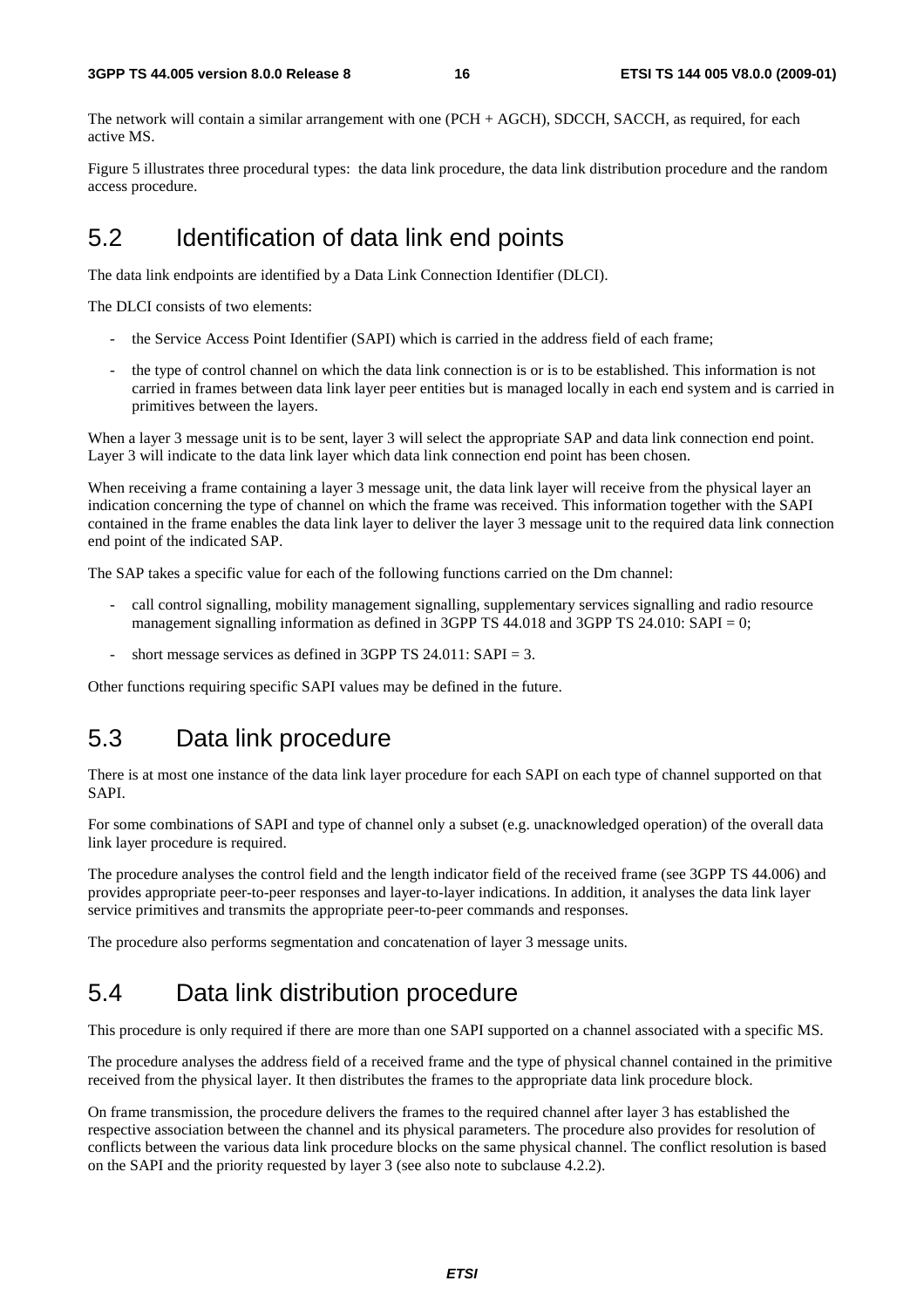# 5.5 Random access procedures

This procedure is used for data links on the random access channel (RACH). The procedure in the MS formats the random access frames and initiates transmission of them. The procedure in the network receives the random access frames and provides the appropriate indication to layer 3.



 $MF =$  multiple frame

**Figure 5: Example of the data link layer configuration in the MS** 

# 6 Specific requirements

# 6.1 Mode of operation and allowed SAPIs

The various types of channels shall support SAPIs and modes of operation as follows.

| Type of channel             | $SAPI = 0$                      | $SAPI = 3$                      |  |
|-----------------------------|---------------------------------|---------------------------------|--|
| <b>BCCH</b>                 | Unacknowledged                  | Not supported                   |  |
| <b>CCCH</b>                 | Unacknowledged                  | Not supported                   |  |
| <b>SDCCH</b>                | Unacknowledged and acknowledged | Acknowledged                    |  |
| SACCH associated with SDCCH | Unacknowledged                  | Not Supported                   |  |
| SACCH associated with TCH   | Unacknowledged                  | Unacknowledged and Acknowledged |  |
| <b>FACCH</b>                | Unacknowledged and acknowledged | Not supported                   |  |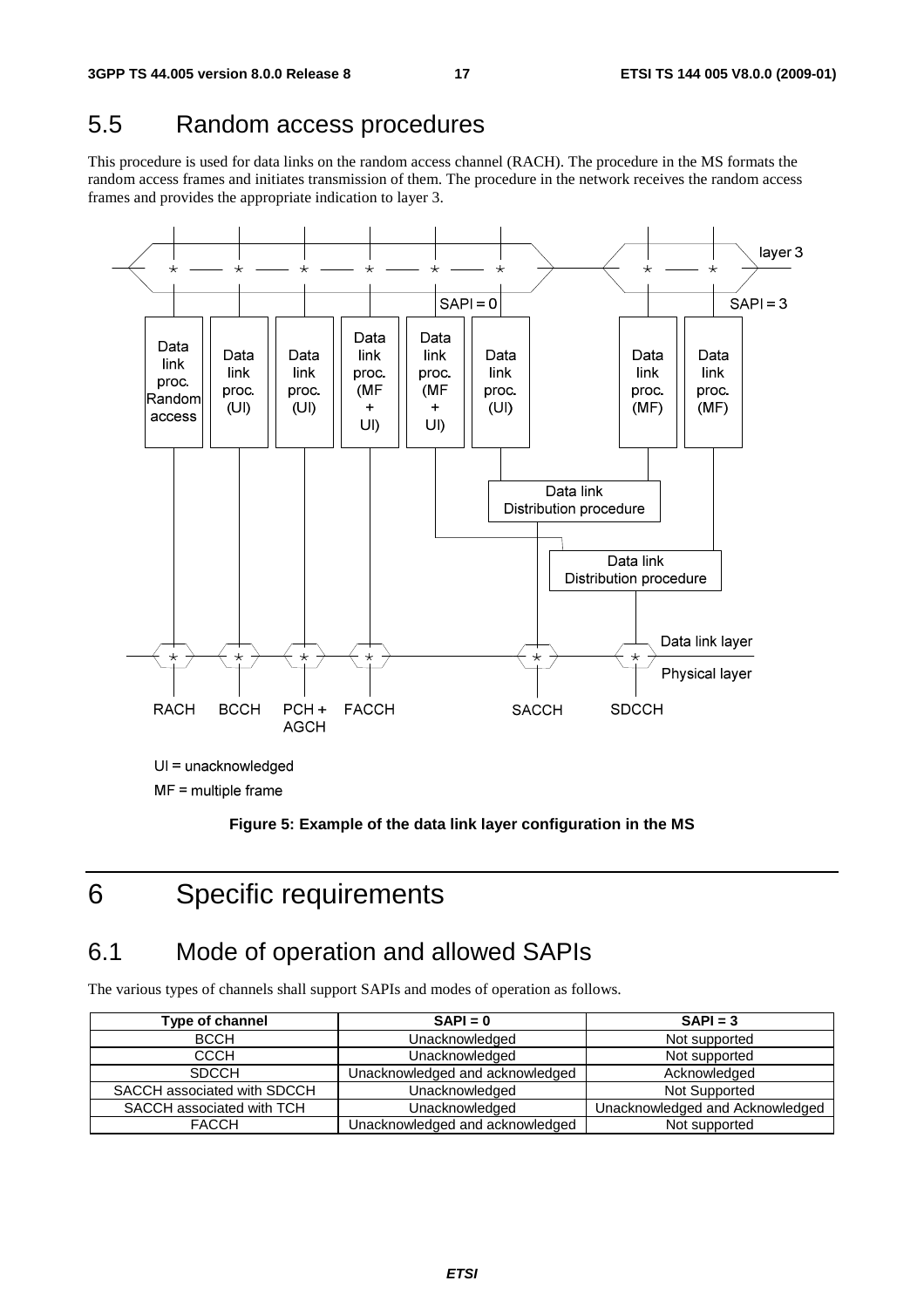# 6.2 Acknowledged mode of operation

### 6.2.1 Window size

The window size, k (see 3GPP TS 44.006), shall be:

- for  $SAPI = O, k = 1;$
- for  $SAPI = 3, k = 1$ .

Other SAPIs, for further study.

### 6.2.2 Processing capacity

The processing capacity of the MS and the network shall be big enough to avoid that the data link layer entities enter the receiver busy state for  $SAPI = 0$ .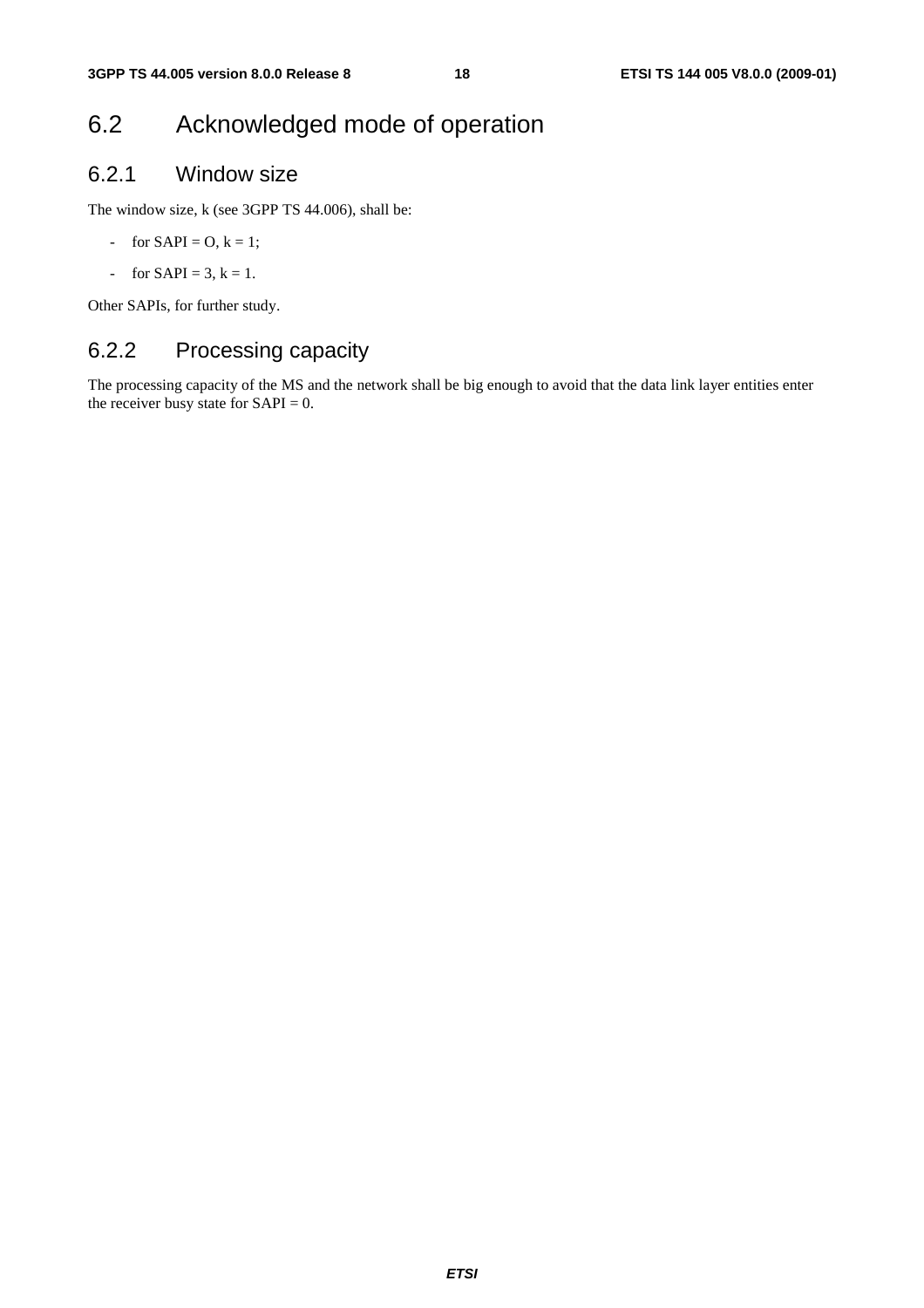# Annex A (informative): Change History

| Date<br><b>Meeting</b> | Doc | СR | Rev | <b>Subiect/Comment</b>           | <b>New</b> |
|------------------------|-----|----|-----|----------------------------------|------------|
| Dec2008                |     |    |     | Version 8 based on version 7.1.0 | 8.0.0      |